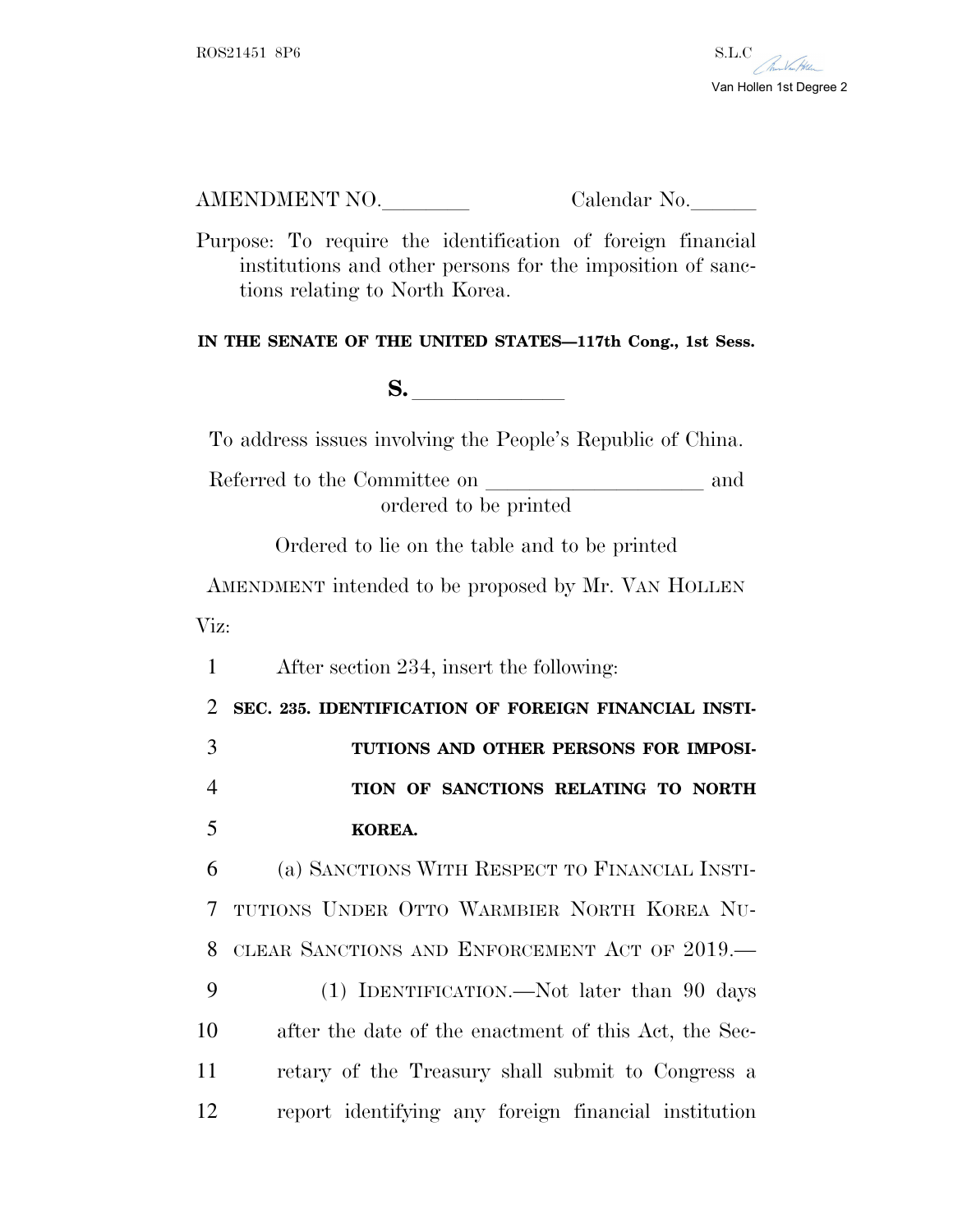| $\mathbf{1}$   | that the Secretary determines, in consultation with    |
|----------------|--------------------------------------------------------|
| 2              | the Secretary of State, knowingly, on or after April   |
| 3              | 20, 2020, has provided significant financial services  |
| $\overline{4}$ | to any person designated for the imposition of sanc-   |
| 5              | tions under—                                           |
| 6              | $(A)$ subsection $(a)$ , $(b)$ , or $(g)$ of section   |
| 7              | 104 of the North Korea Sanctions and Policy            |
| 8              | Enhancement Act of 2016 (22 U.S.C. 9214);              |
| 9              | (B) an applicable Executive order; or                  |
| 10             | (C) an applicable United Nations Security              |
| 11             | Council resolution.                                    |
| 12             | (2) IMPOSITION OF SANCTIONS.—Not later than            |
| 13             | 60 days after submitting the report required by        |
| 14             | paragraph (1) to Congress, the Secretary shall im-     |
| 15             | pose sanctions in accordance with section 201B of      |
| 16             | the North Korea Sanctions and Policy Enhancement       |
| 17             | Act of $2016$ (22 U.S.C. 9221b) (as added by section   |
| 18             | 7121 of the Otto Warmbier North Korea Nuclear          |
| 19             | Sanctions and Enforcement Act of 2019 (title LXXI)     |
| 20             | of Public Law $116-92$ ; $133$ Stat. $2244$ ) with re- |
| 21             | spect to each foreign financial institution identified |
| 22             | in that report.                                        |
| 23             | (b) SANCTIONS WITH RESPECT TO OTHER PERSONS            |
| 24             | UNDER NORTH KOREA SANCTIONS AND POLICY EN-             |
| 25             | HANCEMENT ACT OF $2016$ .                              |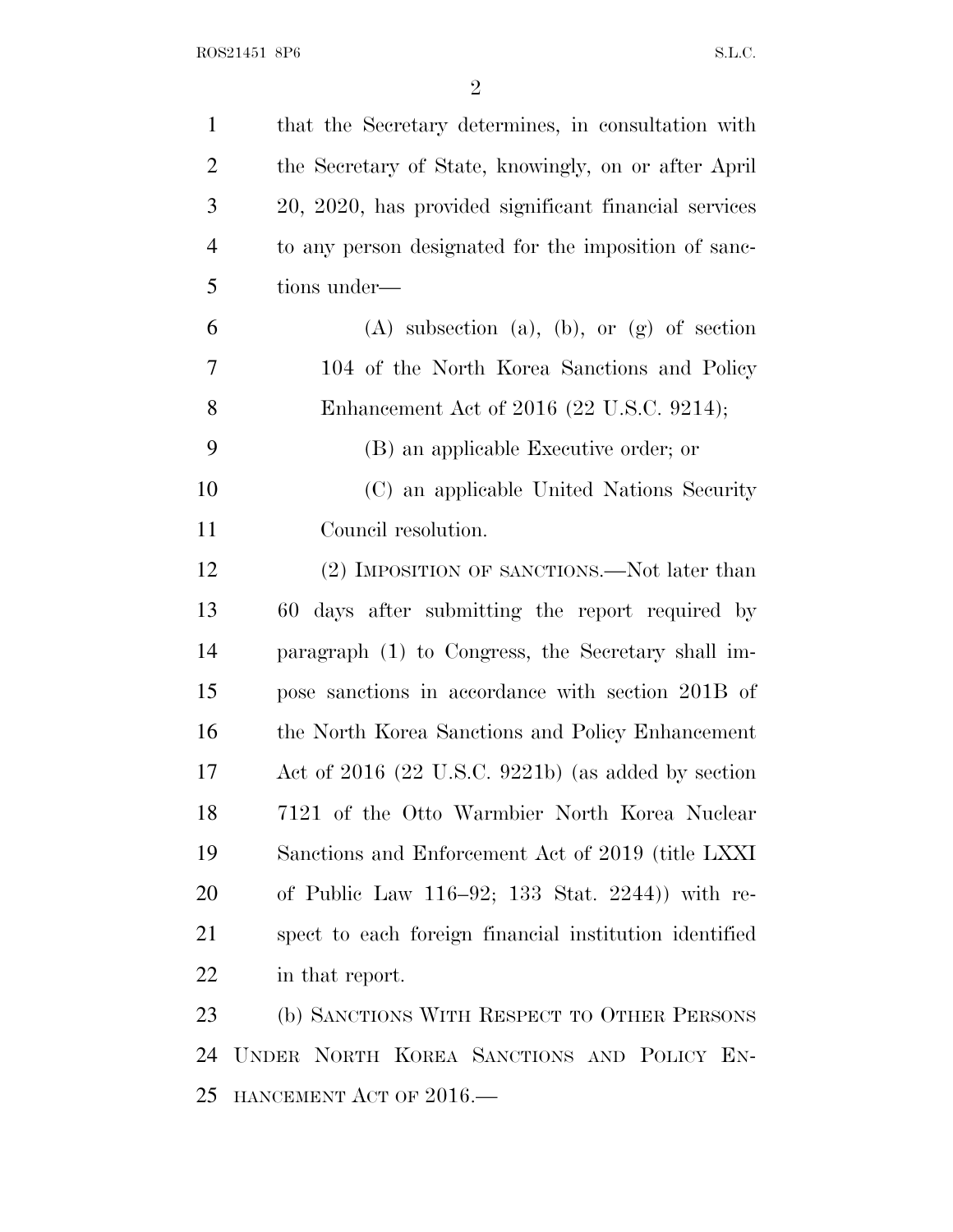ROS21451 8P6 S.L.C.

 (1) IDENTIFICATION.—Not later than 90 days after the date of the enactment of this Act, the President shall submit to Congress a report identi- fying any person that the President determines is knowingly engaging in any activity described in sub- section (a), (b), or (g) of the North Korea Sanctions and Policy Enhancement Act of 2016 (22 U.S.C. 9214). 9 (2) IMPOSITION OF SANCTIONS.—Not later than 60 days after submitting the report required by paragraph (1) to Congress, the Secretary shall im- pose sanctions in accordance with the North Korea Sanctions and Policy Enhancement Act of 2016 (22 U.S.C. 9201 et seq.) with respect to each person identified in that report. (c) DEFINITIONS.—In this section: (1) APPLICABLE EXECUTIVE ORDER; APPLICA-18 BLE UNITED NATIONS SECURITY COUNCIL RESOLU- TION.—The terms ''applicable Executive order'' and ''applicable United Nations Security Council resolu- tion'' have the meanings given those terms in section 3 of the North Korea Sanctions and Policy En- hancement Act of 2016 (22 U.S.C. 9202). (2) KNOWINGLY.—The term ''knowingly'', with respect to conduct, a circumstance, or a result,